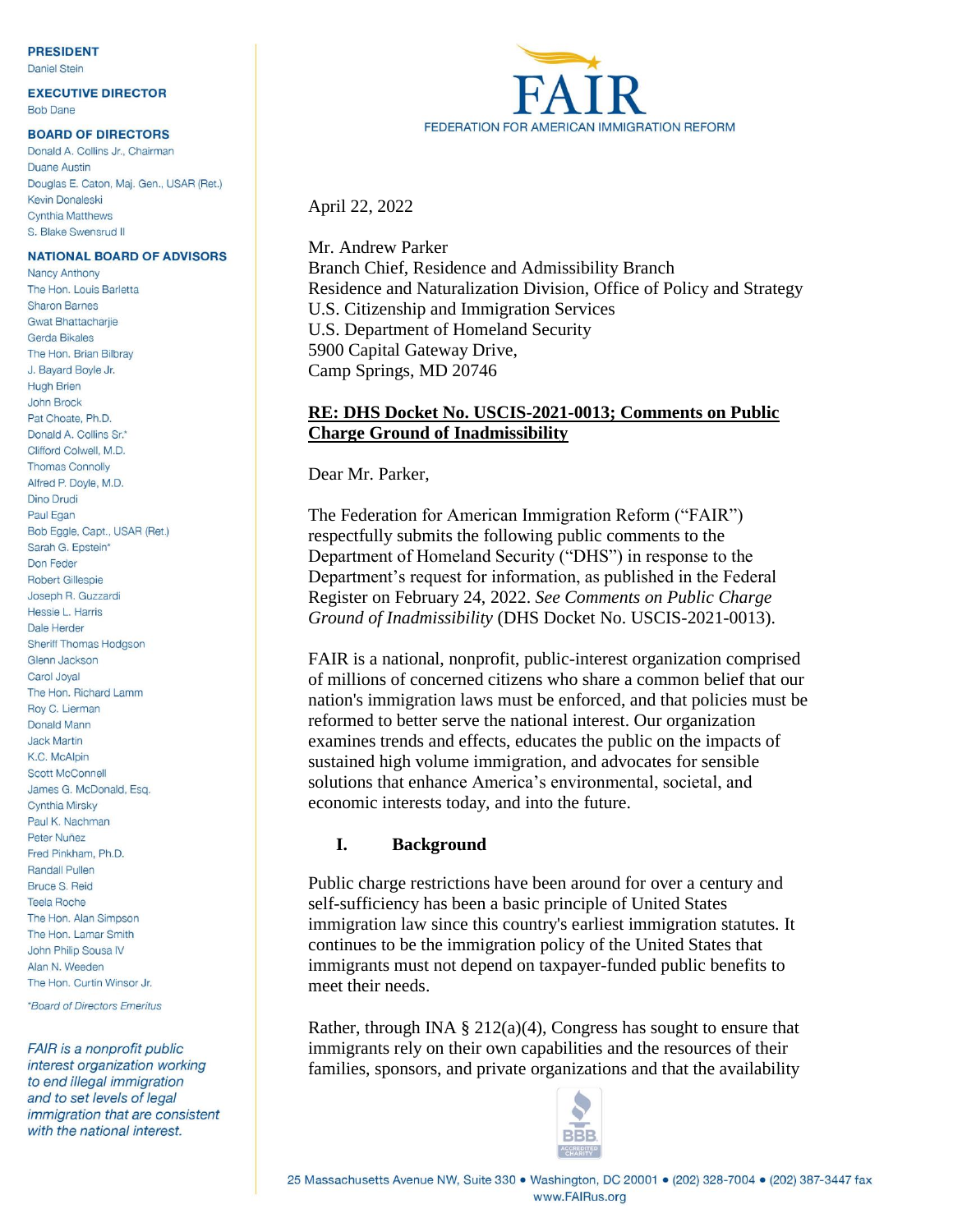of public benefits not constitute an incentive for immigration to the United States. Indeed, as recently as 1996, Congress clearly declared in its policy statement in the Personal Responsibility and Work Opportunity Reconciliation Act of 1996 ("PRWORA") that selfsufficiency has been a basic principle of United States immigration law since this country's earliest immigration statutes and that it should continue to be a governing principle in the United States.

Under INA  $\S 212(a)(4)$ , an alien who is an applicant for a visa, admission, or adjustment of status is inadmissible if he or she is likely at any time to become a public charge. The public charge ground of inadmissibility, therefore, applies to any alien applying for a visa to come to the United States temporarily or permanently, for admission, or for adjustment of status to that of a lawful permanent resident. While the term "public charge," is not defined in statute, the INA specifies that when determining if an alien is likely at any time to become a public charge, officers must consider at least the alien's age; health; family status; assets, resources, and financial status; and education and skills. $<sup>1</sup>$ </sup>

Additionally, INA  $\S 212(a)(4)$  permits a consular officer, an immigration officer, or an immigration judge to consider any affidavit of support submitted under INA § 213A on the applicant's behalf when determining whether the applicant may become a public charge.<sup>2</sup> With very limited exceptions, aliens seeking family-based immigrant visas and adjustment of status, and a limited number of employment-based immigrant visas and adjustment of status, must have a sufficient affidavit of support or will be found inadmissible as likely to become a public charge. $3$ 

In 1999, then Immigration and Nationality Services ("INS") issued interim field guidance ("1999 Interim Field Guidance") and a proposed rule to define the term "public charge" in response to the enactment of Illegal Immigration Reform and Immigrant Responsibility Act of 1996 ("IIRAIRA") and PRWORA, which restricted the availability of public benefits to aliens in the United States.<sup>4</sup> INS never finalized its proposed regulation, but the 1999 Interim Field Guidance remained operative until the Department of Homeland Security ("DHS") promulgated a new public charge regulation in 2019, Inadmissibility on Public Charge Grounds, 84 Fed. Reg. 41292 (Aug. 14, 2019) ("2019 Public Charge Rule").

<sup>1</sup> *See* INA § 212(a)(4)(B)(i).

<sup>2</sup> *See* INA § 212(a)(4)(B)(ii).

<sup>3</sup> *See* INA § 212(a)(4)(C), (D).

 $4$  Public Law 104-208, div. C, 110 Stat 3009-546; Personal Responsibility and Work Opportunity Reconciliation Act of 1996 (PRWORA), Public Law 104-193, 11 Stat. 2105, which included a statement of national policy regarding immigration and welfare generally. The statement provides, among other things, that "it continues to be the immigration policy of the United States that aliens within the Nation's borders not depend on public resources to meet their needs, but rather rely on their own capabilities and the resources of their families, their sponsors, and private organizations, and the availability of public benefits not constitute an incentive for immigration to the United States." *See* 8 U.S.C. 1601.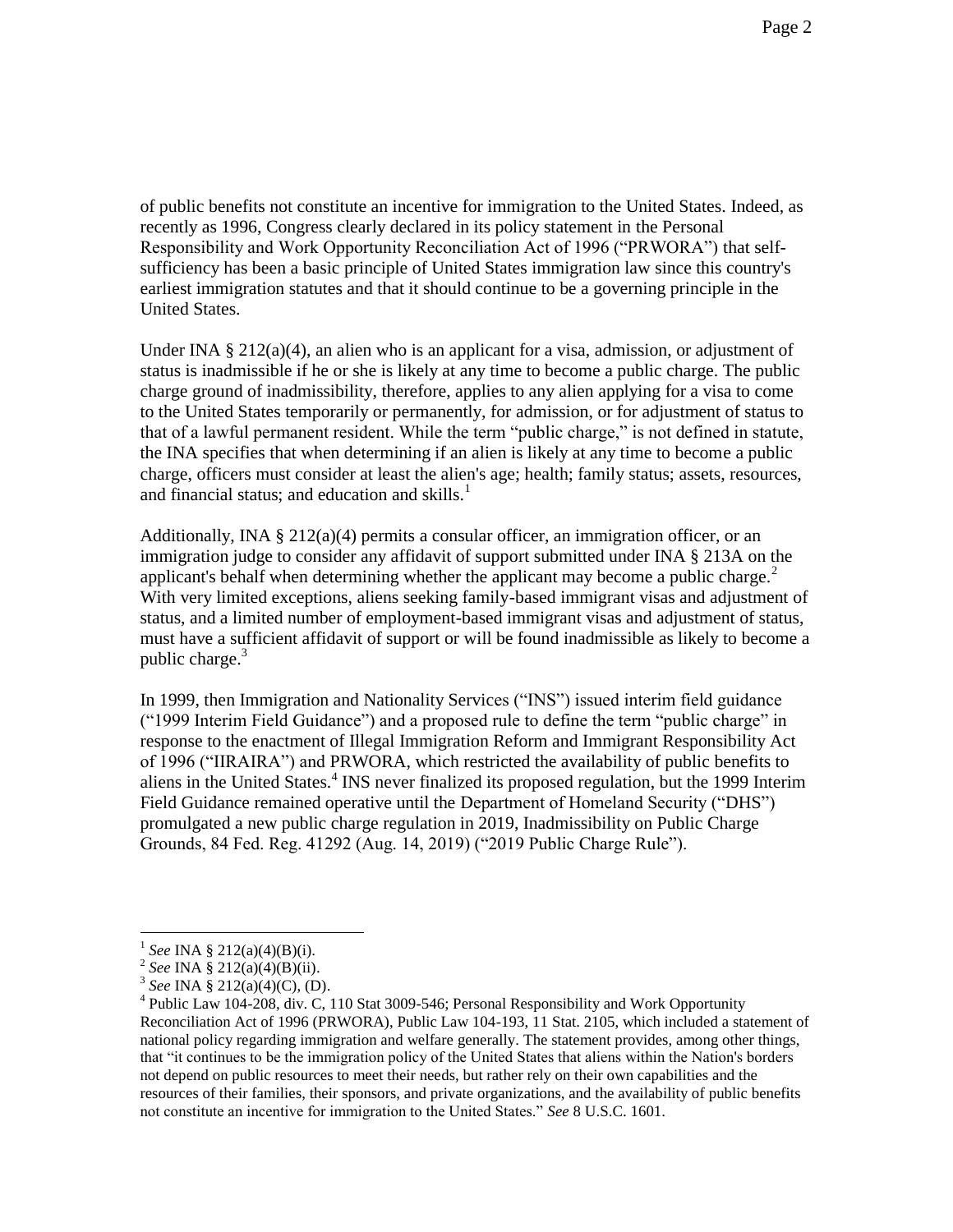The 1999 Interim Field Guidance, which DHS now applies following the Biden Administration's refusal to defend the 2019 Public Charge Rule,<sup>5</sup> defined "public charge" as an alien "primarily dependent on the government for subsistence, as demonstrated by either (i) the receipt of public cash assistance for income maintenance or (ii) institutionalization for long-term care at government expense."<sup>6</sup> Neither the proposed rule nor 1999 Interim Field Guidance adequately explains how to weigh these factors in the public charge inadmissibility determination.

Alarmingly, this proposed rule reverts the government's definition of public charge to the flawed 1999 Interim Field Guidance model. As explained below, the 1999 Interim Field Guidance does not accomplish the legislative aims in maintaining the public charge statute. As a result, DHS has permitted substantial welfare use among immigrants to the United States so long as such dependency was not determined to be "primarily dependent" on public benefits, and DHS's public charge determinations under the 1999 Interim Field Guidance arbitrarily excluded consideration of non-cash assistance.

FAIR urges DHS to amend the proposed rule to enforce the public charge statute consistently with Congress's intent. Applicants for admission and adjustment of status who are subject to the public charge ground of inadmissibility should be self-sufficient and should not depend on the government to meet their needs. FAIR generally supports the scheme created by DHS's 2019 Public Charge Rule, which improved upon the 1999 Interim Field Guidance aligning public charge policy with the self-sufficiency principles set forth in PRWORA.

FAIR strongly recommends, however, further strengthening the policies promulgated in 2019 by requiring officers to consider receipt of all means-tested public benefits (without regard to a distinction between cash and non-cash benefits), require officers to consider means-based public benefits received by an alien's dependents, and require officers to give more weight to factors that are more predictive of whether an alien will become a public charge.

# **II. Definitions Created by the Proposed Rule**

FAIR comments that facilitating the use of public benefits generally by immigrants, even those who may be eligible by the benefits' authorizing statutes, directly conflicts with Congressional intent in enacting the public charge statute. FAIR respectfully reminds DHS that Congress made clear the immigration policy of the United States that "the availability of public benefits not constitute an incentive for immigration to the United States."<sup>7</sup> As a result, the proposed rule, which significantly raises the threshold of permissible means-tested public benefits usage for purposes of public charge inadmissibility determinations, should be

 $<sup>5</sup>$  U.S. Department of Homeland Security, "DHS Secretary Statement on the 2019 Public Charge Rule,"</sup> Mar. 9, 2021, *available at [https://www.dhs.gov/news/2021/03/09/dhs-secretary-statement-2019-public](https://www.dhs.gov/news/2021/03/09/dhs-secretary-statement-2019-public-charge-rule)*[charge-rule.](https://www.dhs.gov/news/2021/03/09/dhs-secretary-statement-2019-public-charge-rule) 

<sup>6</sup> 64 Fed. Reg 28689 (May 26, 1999).

<sup>7</sup> 8 U.S.C. § 1601, Statements of National Policy Concerning Welfare and Immigration, *available at*  [https://www.law.cornell.edu/uscode/pdf/uscode08/lii\\_usc\\_TI\\_08\\_CH\\_14\\_SE\\_1601.pdf.](https://www.law.cornell.edu/uscode/pdf/uscode08/lii_usc_TI_08_CH_14_SE_1601.pdf)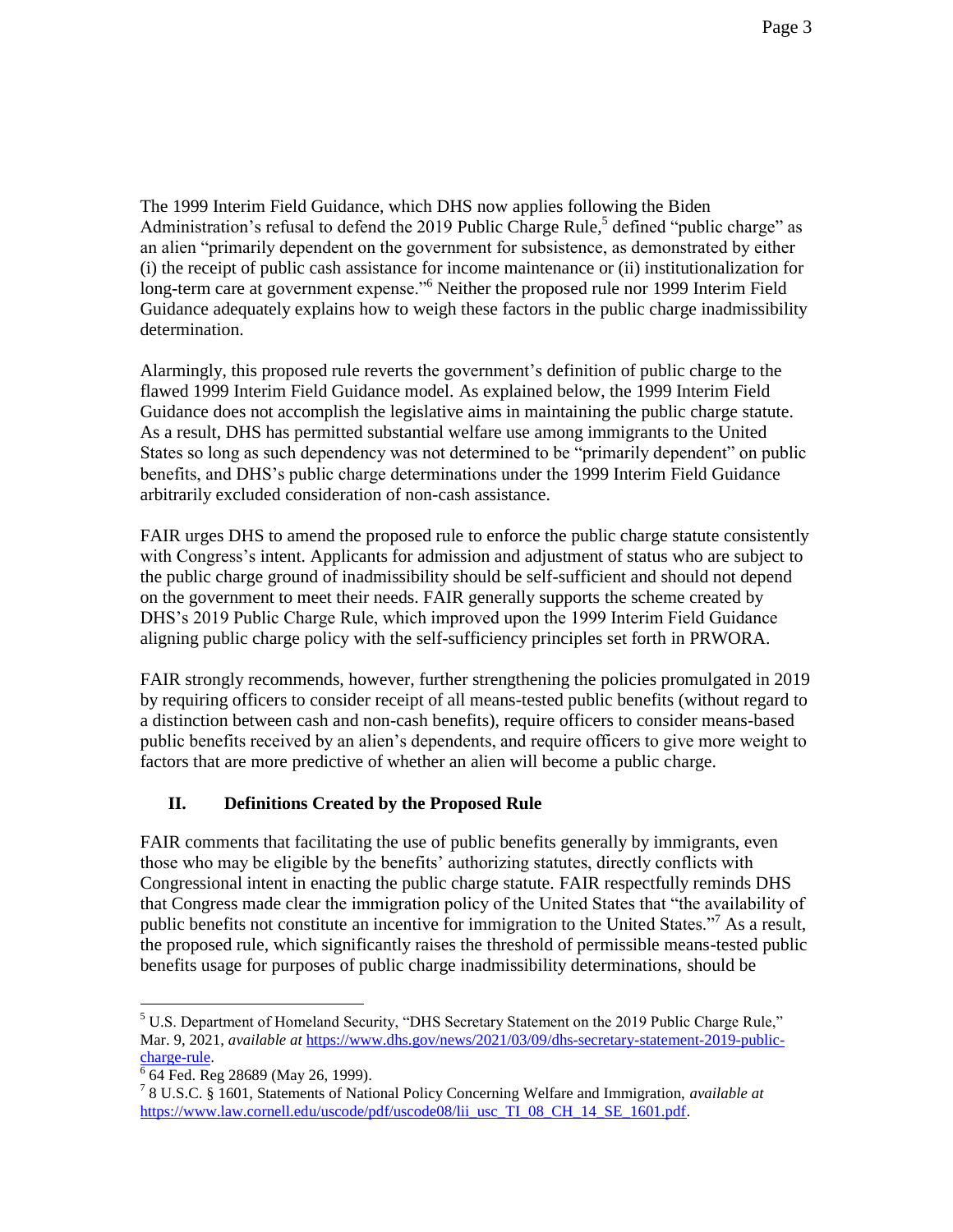withdrawn. The proposal operates on the misguided motive to maximize public benefits usage by eligible aliens in the United States and reverts public charge policy to the ineffective status quo established by the 1999 Interim Field Guidance. Accordingly, FAIR urges DHS to:

- Reform its definition so "likely at any time to become a public charge" to include consideration of all means-tested public benefits;
- Expand the proposed rule's definition of "receipt (of public benefits)" to include any means-tested public benefits received by an alien's dependents;
- Define "alien's household" to include individuals for whom an alien or an alien's parents or guardians provide at least 50 percent financial support; and
- Maintain the proposed rule's definition of "government," which includes Federal, State, Tribal, territorial and local governments.

# **A. DHS's Proposal to Define "Likely at Any Time to Become a Public Charge" Fails to Execute the Public Charge Statute.**

FAIR strongly urges DHS to require officers to consider receipt of all public benefits when determining whether an alien is likely to become a public charge, without regard to whether the public benefit is a cash or non-cash benefit, or [degree of dependence]. FAIR recommends that DHS adopt the definition of public charge initially proposed by DHS in 2018 as an "alien who receives one or more public benefits."<sup>8</sup> DHS must consider receipt of past and future receipt of public benefits in order to determine whether an alien meets the definition of "public charge."

There is no meaningful distinction between dependency and "partial dependency" when it comes to defining a public charge, and there is no basis for limiting consideration of non-cash benefits when conducting a public charge determination. Accordingly, FAIR urges DHS to expand the list of public benefits that may be considered in a public charge determination to include any means-based form of public assistance. For example, eligibility for federal or state retirement, health, disability, postsecondary education, and unemployment benefits is, with rare exceptions, determined using individualized adjudications of need and is typically means-based.<sup>9</sup>

FAIR also urges DHS to specifically include the Earned Income Tax Credit ("EITC") and Child Tax Credit ("CTC") programs in the list of specified government payments that form the definition of public benefit.<sup>10</sup> Although these payments are employment-based subsidies, they are still means-tested transfer payments for which aliens must individually qualify and are evidence that an alien is not self-sufficient without a government subsidy. At a minimum,

 $\overline{a}$ <sup>8</sup> 83 Fed. Reg. 51114.

 $9^9$  8 C.F.R. § 212.21(b).

 $10 \,$ *Id.*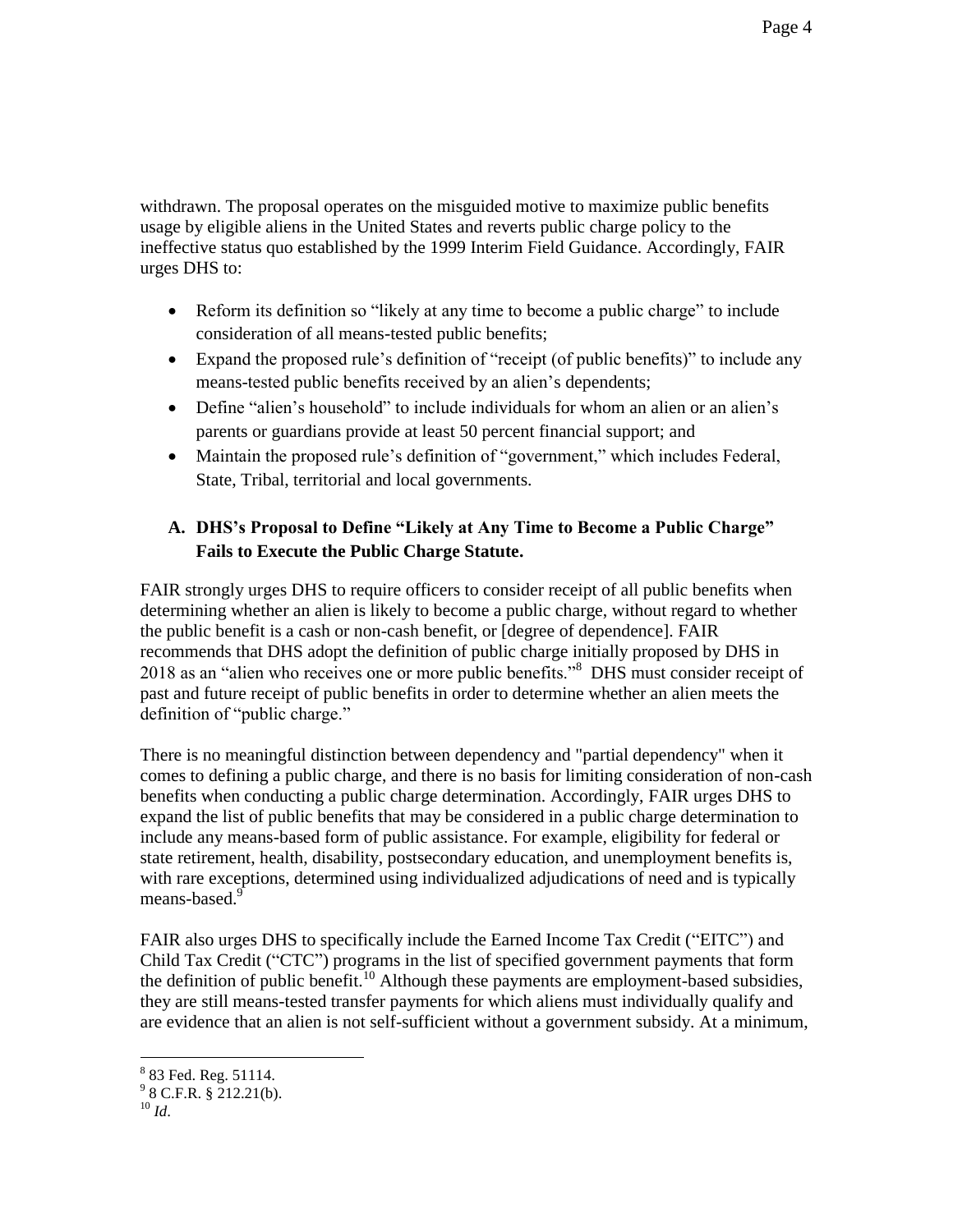payments under either program should be excluded from the definition of gross annual household income.

The policy goals articulated in PRWORA and IIRIRA should inform its administrative implementation of the public charge ground of inadmissibility.<sup>11</sup> There is no conflict between the availability of public benefits to some aliens as set forth in PRWORA and Congress's intent to deny visa issuance, admission, and adjustment of status to aliens who are likely to become a public charge. Further, FAIR agrees with DHS's belief that Congress, in enacting PRWORA and IIRIRA very close in time, must have recognized that it made certain public benefits available to some aliens who are also subject to the public charge grounds of inadmissibility, even though receipt of such benefits could render the alien inadmissible as likely to become a public charge.<sup>12</sup>

Data shows that a high proportion of immigrants to the United States are dependent on safety-net public benefits.<sup>13</sup> According to a 2015 study conducted by the Center for Immigration Studies ("CIS"), over half of all immigrant-led households used at least one welfare program – compared to only thirty percent of native households.<sup>14</sup> The same CIS report showed that forty-eight percent of households headed by immigrants who have been in the country for more than two decades continue to access at least one welfare program.<sup>15</sup>

A December 2, 2018 follow-up study found that there has been a slight increase in the use of safety-net benefits by non-citizen households. According to CIS, 63 percent of non-citizen households accessed welfare programs, compared to 35 percent of native households.<sup>16</sup> And, according to data from the Census Bureau's Survey of Income and Program Participation ("SIPP"), by the year 2030, more than 13 million immigrants will use public benefits and 7.5 million immigrants will be enrolled in Medicaid – placing a major strain on an already ailing program.<sup>17</sup>

The 2014 SIPP data indicated that approximately 50 percent of households headed by an immigrant used some form of welfare for either the head of household or another person residing in the household. The survey also indicated that approximately 90 percent are likely

 $\overline{a}$ 

<sup>14</sup> Steven A. Camarota, "Welfare Use by Immigrant and Native Households: An Analysis of Medicaid, Cash, Food, and Housing Programs," Center for Immigration Studies, September 10, 2015, *available at*  [https://cis.org/Report/Welfare-Use-Immigrant-and-Native-Households.](https://cis.org/Report/Welfare-Use-Immigrant-and-Native-Households)   $\overline{^{15}$  *Id.* 

 $11$  83 Fed. Reg. 51114, 51133.

<sup>12</sup> *Id*.

<sup>&</sup>lt;sup>13</sup> Jeanne Batalova, Michael Fix and Mark Green berg, "Chilling Effects: The Expected Public Charge Rule and Its Impact on Legal Immigrant Families' Public Benefit Use," Migration Policy Institute, June 2018, *available at file:///C:/Users/obrienm/Downloads/ProposedPublicChargeRule FinalWEB%20(1).pdf.* 

<sup>&</sup>lt;sup>16</sup> Steven A. Camarota and Karen Zeigler, "63% of Non-Citizen Households Access Welfare Programs," Center for Immigration Studies, December 2, 2018, *available at* [https://cis.org/Report/63-NonCitizen-](https://cis.org/Report/63-NonCitizen-Households-Access-Welfare-Programs)[Households-Access-Welfare-Programs.](https://cis.org/Report/63-NonCitizen-Households-Access-Welfare-Programs)

<sup>17</sup> U.S. Census Bureau, "2014 Survey of Income and Program Participation," *available at*  [https://www.census.gov/programs-surveys/sipp/data/2014-panel.html.](https://www.census.gov/programs-surveys/sipp/data/2014-panel.html)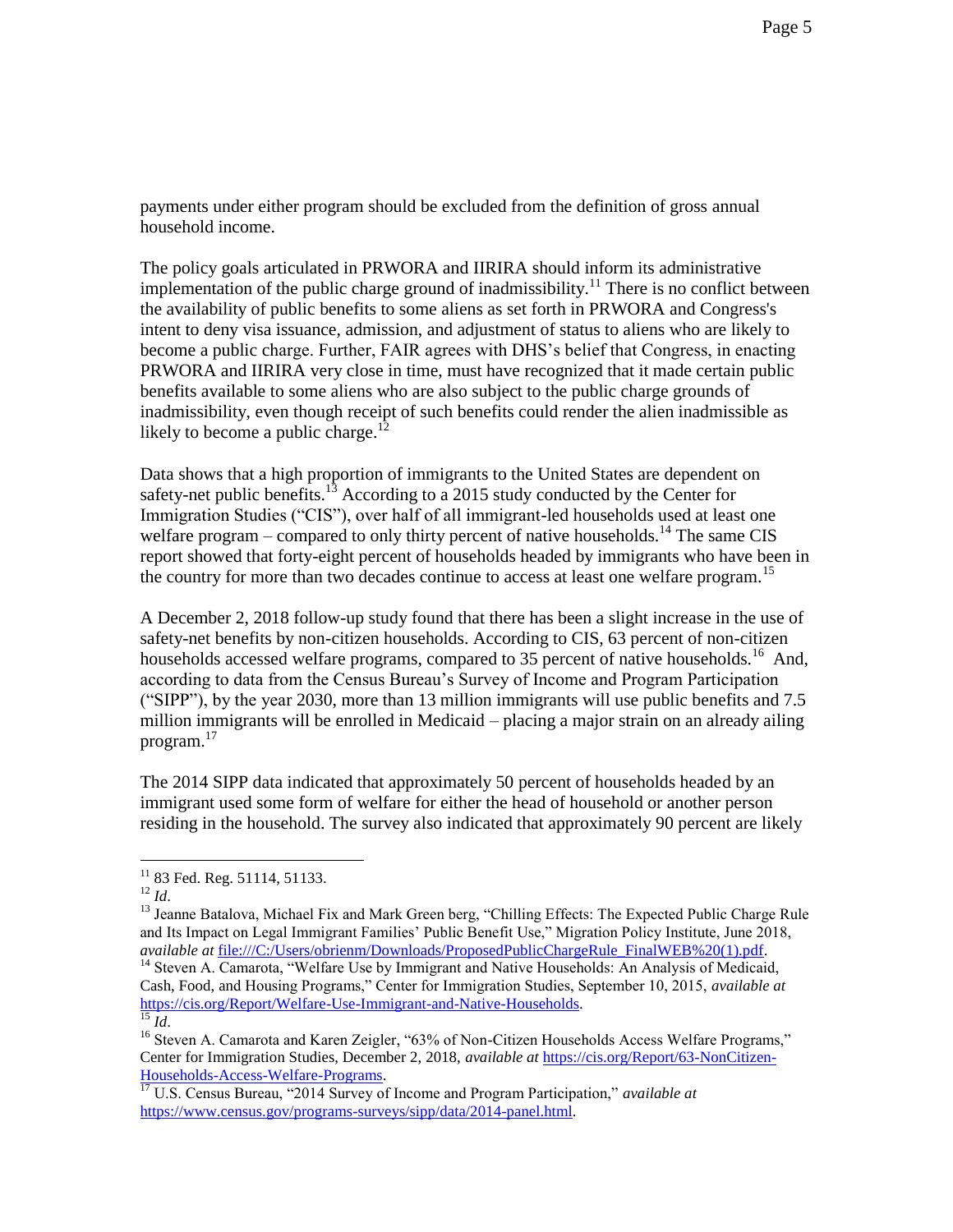to remain on some form of welfare after 20 years, based on historical numbers.<sup>18</sup> For Medicaid alone, the same SIPP survey suggests that nearly 80,000 new immigrants enroll in the program each year. The average annual cost-per-enrollee for Medicaid was \$5,736 in Fiscal Year 2014, according to the Kaiser Family Foundation.<sup>19</sup>

If DHS were to implement this definition within two years, the United States could see up to 858,000 fewer immigrants enrolled in Medicaid by 2030, based on current population trends. Considering the average cost-per-enrollee, that could lead to a gross savings as high as \$4.9 billion in the same time period. These cost savings could increase exponentially if other popular welfare programs are considered.

While it is important to note that statistics include data from immigrants in the United States both legally and illegally, it is clear that 1999 Interim Field Guidance has accomplished little in identifying which aliens subject to the public charge statute are likely to become a public charge in the United States. Accordingly, FAIR strongly recommends adopting the "public charge" definition proposed above and the system created by the 2019 Public Charge Rule to increase self-reliance and reduce the immigration systems strain on U.S. taxpayers. In promulgating its 2019 Public Charge Rule, DHS was correct to strike the "primarily" qualifier from its definition of a public charge<sup>20</sup>. Allowing any public benefit use at all is unnecessary, will be difficult to administer, and is not supported by Congressional intent.<sup>21</sup>

FAIR further recommends that the proposed rule requires officers to consider means-tested public benefits provided by state and local governments to nonqualified aliens under authority of PRWORA. These benefits are indisputably provided from appropriated funds and with few exceptions are accessed on an individualized-basis using means-tested criteria.

## **B. DHS Must Expand the "Receipt (of Public Benefits)" Definition to Include Receipt of Benefits Received by the Alien's Dependents.**

DHS must amend the proposed rule to include an alien's dependent's receipt of public benefits when making a public charge determination. In the proposed rule, DHS defines "receipt (of public benefits)," separately from its definition of "likely at any time to become a public charge." Here, DHS proposes "receipt (of public benefits)" to mean when a public

<sup>18</sup> U.S. Census Bureau, "Survey of Income and Program Participation," *available at*  [https://www.census.gov/programs-surveys/sipp/data/2014-panel.html.](https://www.census.gov/programs-surveys/sipp/data/2014-panel.html)

<sup>19</sup> Kaiser Family Foundation, "Medicaid Spending per Enrollee (Full or Partial Benefit), *available at*  [https://www.kff.org/medicaid/state-indicator/medicaid-spending-per-](https://www.kff.org/medicaid/state-indicator/medicaid-spending-per-enrollee/?currentTimeframe=0&sortModel=%7B%22colId%22:%22Location%22,%22sort%22:%22asc%22%25.7D)

[enrollee/?currentTimeframe=0&sortModel=%7B%22colId%22:%22Location%22,%22sort%22:%22asc%2](https://www.kff.org/medicaid/state-indicator/medicaid-spending-per-enrollee/?currentTimeframe=0&sortModel=%7B%22colId%22:%22Location%22,%22sort%22:%22asc%22%25.7D) [2%.7D.](https://www.kff.org/medicaid/state-indicator/medicaid-spending-per-enrollee/?currentTimeframe=0&sortModel=%7B%22colId%22:%22Location%22,%22sort%22:%22asc%22%25.7D)

<sup>20</sup> *See* 84 Fed. Reg. 41292.

<sup>21</sup> *See* IIRIRA, Public Law 104-208, div. C, sec. 531, 110 Stat. 3009-546, 3009-674 (Sept. 30, 1996) (amending INA section 212(a)(4), 8 U.S.C. 1182(a)(4)); H.R. Rep. No. 104-828 at 240-41 (1996) (Conf. Rep.) ("This section amends INA section  $212(a)(4)$  to expand the public charge ground of inadmissibility. . . Self-reliance is one of the most fundamental principles of immigration law.").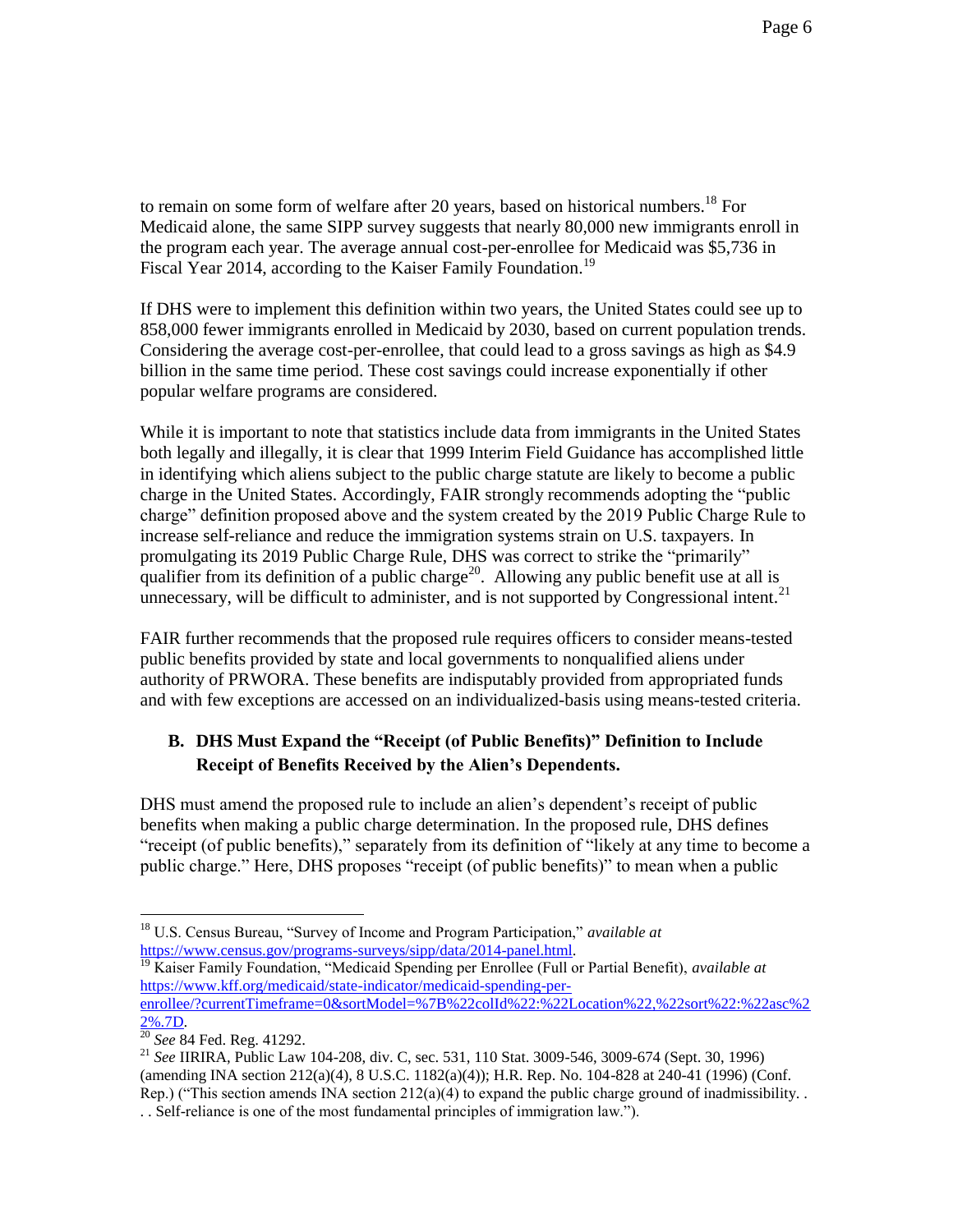benefit-granting agency provides public benefits to an [alien], but only where the [alien] is listed as a beneficiary.

An analysis of an alien's financial status and likelihood of becoming a public charge is incomplete without assessing any public benefits that are used by the alien's dependents. An alien is not self-reliant if he or she must depend upon public benefits to support his or her children or other family members who depend upon them for support. For the same reason income and family size are mandatory factors to be considered in a public charger determination, the public benefits a dependent utilizes should be considered as well. Any program for children benefits the parents who are otherwise responsible for them.

# **C. DHS Should Define "Alien's Household" to Include Individuals for Whom an Alien or an Alien's Parents or Guardians Provide At Least 50 Percent Financial Support.**

FAIR recommends DHS add a definition of "alien's household" and generally agrees with the definition of household used in DHS's 2019 Public Charge Rule. Accordingly, an alien's household should include:

- The alien;
- The alien's spouse, if physically residing with the alien;
- The alien's children, as defined in INA  $\S$  101(b)(1), physically residing with the alien;
- The alien's other children, as defined in INA  $\S$  101(b)(1), not physically residing with the alien for whom the alien provides or is required to provide at least 50 percent of financial support, as evidenced by a child support order or agreement, a custody order or agreement, or any other order or agreement specifying the amount of financial support to be provided to the alien;
- Any other individuals (including a spouse not physically residing with the alien) to whom the alien provides, or is required to provide, at least 50 percent of the individual's financial support, or who are listed as a dependent on the alien's federal income tax return; and
- Any individual who provides to the alien at least 50 percent of the alien's financial support, or who lists the alien as a dependent on his or her federal income tax return. FAIR recommends DHS revive this definition as the final rule.

If the alien is a child as defined in INA  $\S$  101(b)(1), the alien's household should include:

- The alien;
- The alien's children, as defined in INA  $\S$  101(b)(1), physically residing with the alien;
- The alien's other children, as defined in INA  $\S$  101(b)(1), not physically residing with the alien, for whom the alien provides or is required to provide at least 50 percent of the children's financial support, as evidenced by a child support order or agreement, a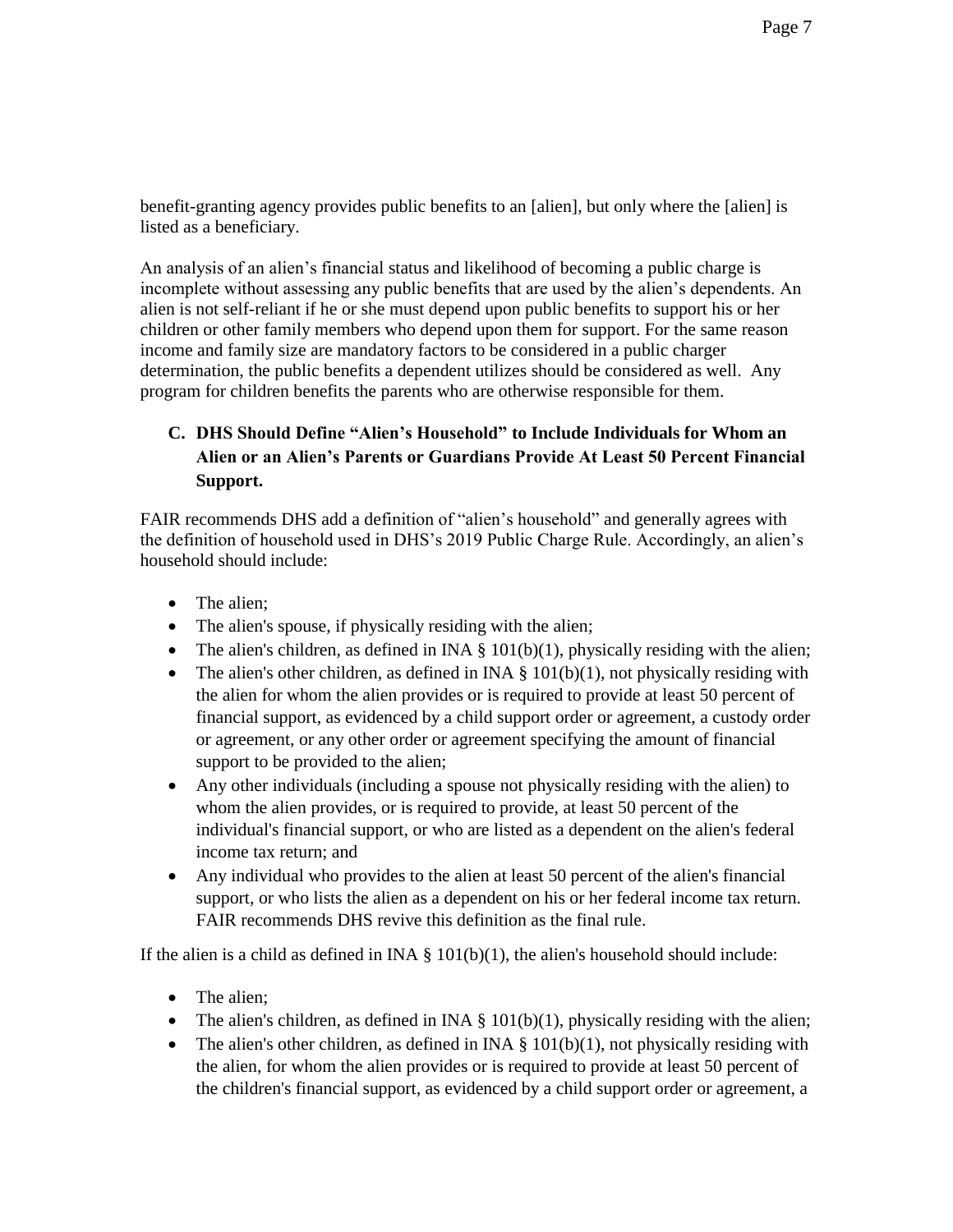custody order or agreement, or any other order or agreement specifying the amount of financial support to be provided by the alien;

- The alien's parents, legal guardians, or any other individuals providing or required to provide at least 50 percent of financial support to the alien as evidenced by a child support order or agreement, a custody order or agreement, or any other order or agreement specifying the amount of financial support to be provided by the alien;
- The parents' or legal guardians' other children, as defined in INA  $\S$  101(b)(1), physically residing with the alien;
- The parents' or legal guardians' other children, as defined in INA  $\S$  101(b)(1), not physically residing with the alien for whom the parent or legal guardian provides or is required to provide at least 50 percent of the other children's financial support, as evidenced by a child support order or agreement, a custody order or agreement, or any other order or agreement specifying the amount of financial support to be provided by the parents or legal guardians; and
- Any other individuals to whom the alien's parents or legal guardians provide or are required to provide at least at least 50 percent of the individuals' financial support, or who are listed as a dependent on the parents' or legal guardians' federal income tax return.

"Family status" is a mandatory evidentiary factor to be taken into account in all public charge determinations. Research and data have shown that the number of household members may affect the likelihood of receipt of public benefits. However, the number of household members may also positively affect the financial status and household, depending on the alien's and household's circumstances, include other member's employment and financial contributions to the household.

USCIS should take into account individuals for whom an alien or an alien's parents or guardians provide at least 50 percent of financial support. These expenditures have significant bearing on whether an alien has sufficient assets. The threshold of "at least 50 percent of financial support" is a reasonable criterion to determine who belongs in an alien's household, without regard to physical residence in the home.

Further, FAIR concurs with the DHS's position in the 2019 Public Charge Rule that USCIS should consider the size of an alien's household as the primary element of the family status factor. This factor appropriately involves the assessment of whether an alien has a household to support, or is being supported by another household, when calculating the alien's household size.

**D. DHS Must Define "Government" to Include Federal, State, Tribal, Territorial, and Local Governments for Purposes of the Public Charge Ground of Inadmissibility.**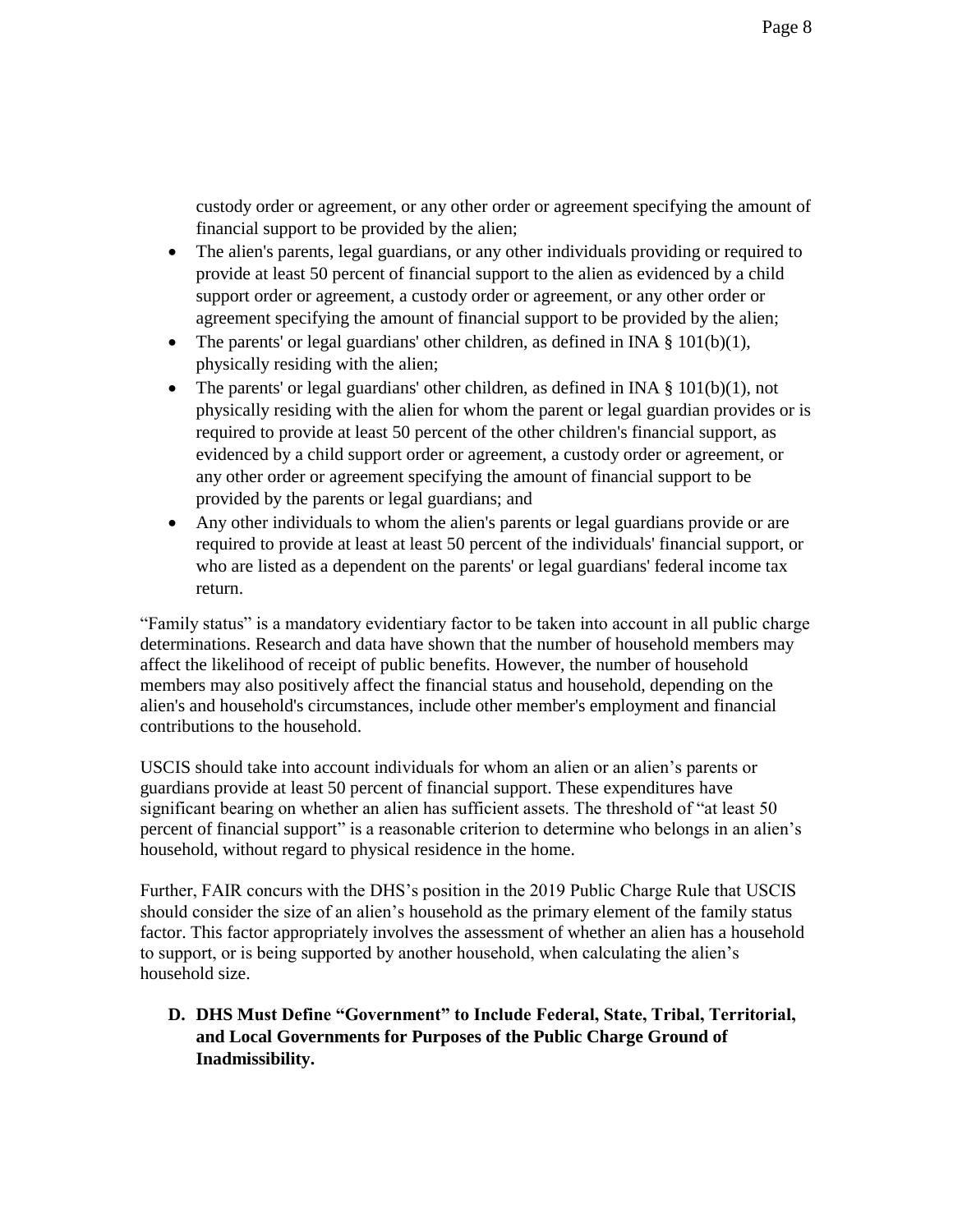FAIR supports the proposed rule's definition of "government" at new 8 C.F.R. § 212.21(e), which includes Federal, State, Tribal, territorial, and local governments, for public charge determination purposes. As DHS accurately notes, for much of the time that the concept of public charge has been part of our immigration statutes, States, Tribes, territories, and localities provided much of the taxpayer-funded support available to citizens and aliens. The proposed definition supports Congress's ultimate goal in minimizing immigration's burden on U.S. taxpayers and pubic benefit programs generally.

Including public benefits provided by State, Tribal, territorial, and local governments is also consistent with Congress's scheme in limiting alien's access to public benefits. By enacting 8 U.S.C. § 1632, Congress authorized States to provide for attribution of sponsors income and resources to an alien with respect to the alien's use of State programs. Additionally, the INA § 213 is intended to protect "States, territories, counties, towns, municipalities, and districts" of the United States from an "alien becoming a public charge" and allow any "State, territory, district, county, town, or municipality" to recover the costs of public benefits that they have provided. Further, INA  $\S 213A(b)(1)$  provides that if a sponsored "alien" receives any means-tested public benefit, "the appropriate entity of the Federal Government, a State, or any political subdivision of a State shall request reimbursement by the sponsor."

FAIR recommends DHS maintain this definition in its final rule to include consideration of all means-tested public benefits funded by U.S. taxpayers. The definition for public charge is tied to these types of benefits that are indicative of whether an alien is dependent upon services paid for at U.S. taxpayer's expense.

## **III. The Public Charge Inadmissibility Determination**

 $\overline{a}$ 

## **A. DHS Should Amend the Proposed Rule to Require Officers to Give More Weight to the Education and Income Level Factors.**

FAIR strongly recommends DHS to give significant weight to the education and income in determining whether an alien is likely to become a public charge. Prioritizing higher education and income levels in our immigration process would help reduce the likelihood that a large number of immigrants will end up utilizing public benefits and becoming public charges. $^{22}$ 

An alien's education and income levels are the most reliable predictors of whether an alien is likely to become a public charge. Data from the Survey of Income and Program Participation (SIPP) analyzed by CIS shows that 81 percent of households headed by aliens with only a high school diploma or less utilize public benefits, while only 37 percent of households headed by aliens with at least some college use welfare.<sup>23</sup> Additionally, of non-citizen

 $^{22}$  Steven A. Camarota and Karen Zeigler, "63% of Non-Citizen Households Access Welfare Programs", Center for Immigration Studies, December 2, 2018, Table 3.

 $^{23}$  Steven A. Camarota and Karen Zeigler, "63% of Non-Citizen Households Access Welfare Programs", Center for Immigration Studies, December 2, 2018, Table 3.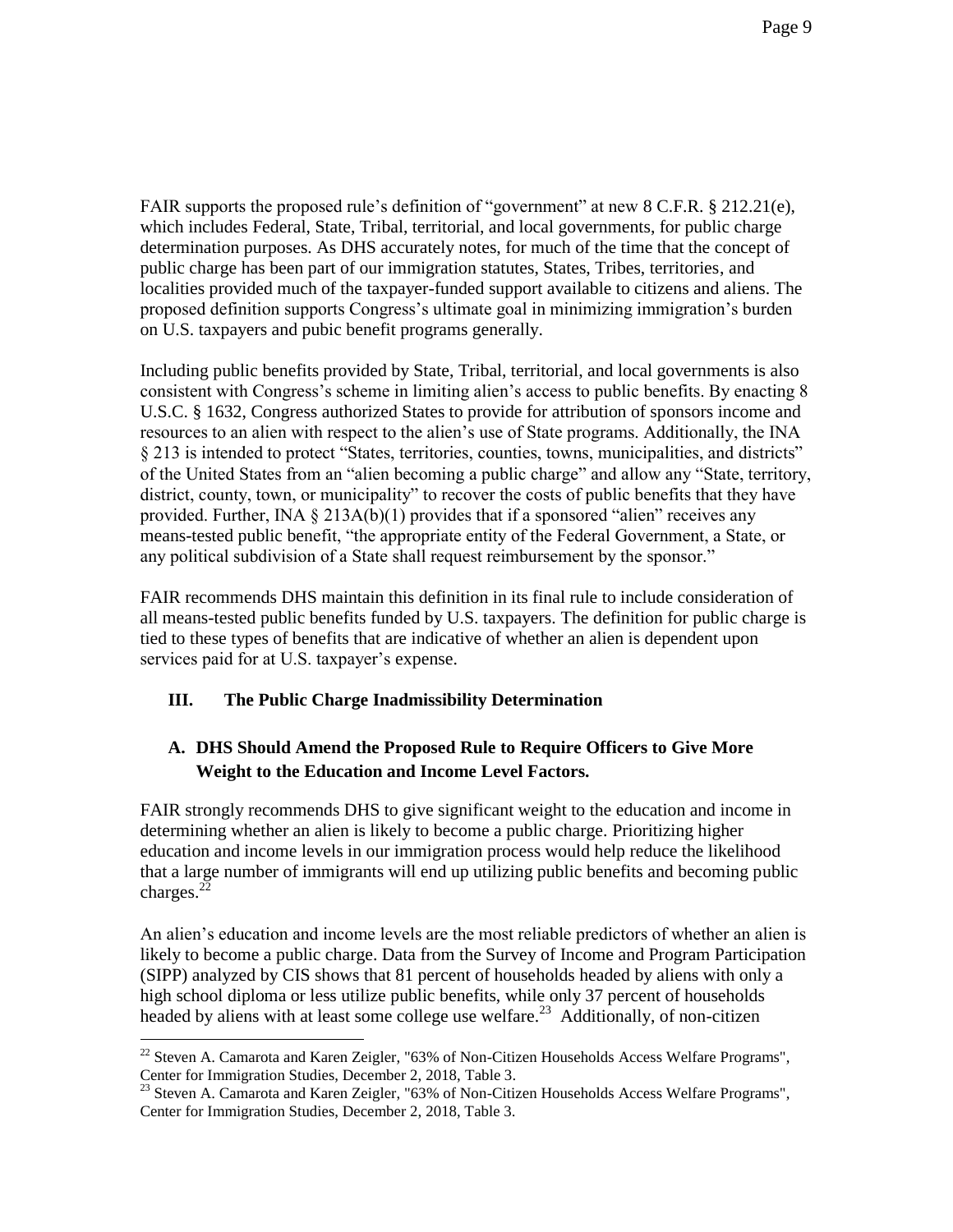households receiving public benefits, 93 percent have at least one working member, as do 76 percent of native households receiving public benefits.<sup>24</sup> When evaluating the totality of an applicant's circumstances, income should be the emphasis rather than employment in the context of public-charge.

Those immigrants with a high school education or less should be required to demonstrate that the applicant holds a skill(s) that is in high demand and can be expected to earn a high enough salary that it largely eliminates the possibility of qualifying for any welfare program. The possession of a marketable job skill should reasonably ensure that that a particular immigrant will earn at least three times the federal poverty rate for the foreseeable future, keeping him or her from needing taxpayer-funded assistance.

As explained above, DHS must prioritize consideration of an alien's total income, not just employment. Since employment alone is not an accurate indication of one's ability to support himself or herself or their family, it should not be the primary deciding factor in whether or not an immigrant is likely to become a public charge.<sup>25</sup> Instead, the primary focus should be on whether or not an immigrant can demonstrate an ability to earn a wage equal to at least three times the federal poverty level.

To this end, FAIR recommends DHS raise the income threshold by including provisions that require applicants to show their income be high enough that neither they nor their dependents will qualify for need-based public benefits. The current public charge guidelines, which use 125 percent of poverty as the point at which someone is likely to become a public charge, are too low. Many individuals with incomes above 125 percent of poverty still qualify for many means-tested welfare programs.<sup>26</sup> Additionally, individuals who make below 250 percent of poverty typically pay little or no federal income tax.<sup>27</sup> As a result, FAIR recommends DHS implement guidelines that consider an income below three times the federal poverty rate to be a heavily weighted negative factor.

FAIR also recommends that evidence of inadmissibility-creating drug abuse or addiction be expressly included as a heavily weighted negative factor. Evidence of drug abuse and addiction properly weighed against the totality of circumstances would provide DHS information relevant to an alien's ability to maintain employment, income, and health factors provided by the alien to demonstrate self-reliance.

<sup>24</sup> *Id*. at Table 6.

<sup>25</sup> U.S. Department of State, "9 FAM 302.8 (U) PUBLIC CHARGE - INA 212(A)(4)," *available at*  [https://fam.state.gov/fam/09fam/09fam030208.html.](https://fam.state.gov/fam/09fam/09fam030208.html) 

<sup>&</sup>lt;sup>26</sup> See Office of the Assistant Secretary for Planning and Evaluation, U.S. Department of Housing and Human Services, "2020 Poverty Guidelines" (2021), *available at* [https://aspe.hhs.gov/topics/poverty](https://aspe.hhs.gov/topics/poverty-economic-mobility/poverty-guidelines/prior-hhs-poverty-guidelines-federal-register-references/2021-poverty-guidelines)[economic-mobility/poverty-guidelines/prior-hhs-poverty-guidelines-federal-register-references/2021](https://aspe.hhs.gov/topics/poverty-economic-mobility/poverty-guidelines/prior-hhs-poverty-guidelines-federal-register-references/2021-poverty-guidelines) [poverty-guidelines.](https://aspe.hhs.gov/topics/poverty-economic-mobility/poverty-guidelines/prior-hhs-poverty-guidelines-federal-register-references/2021-poverty-guidelines)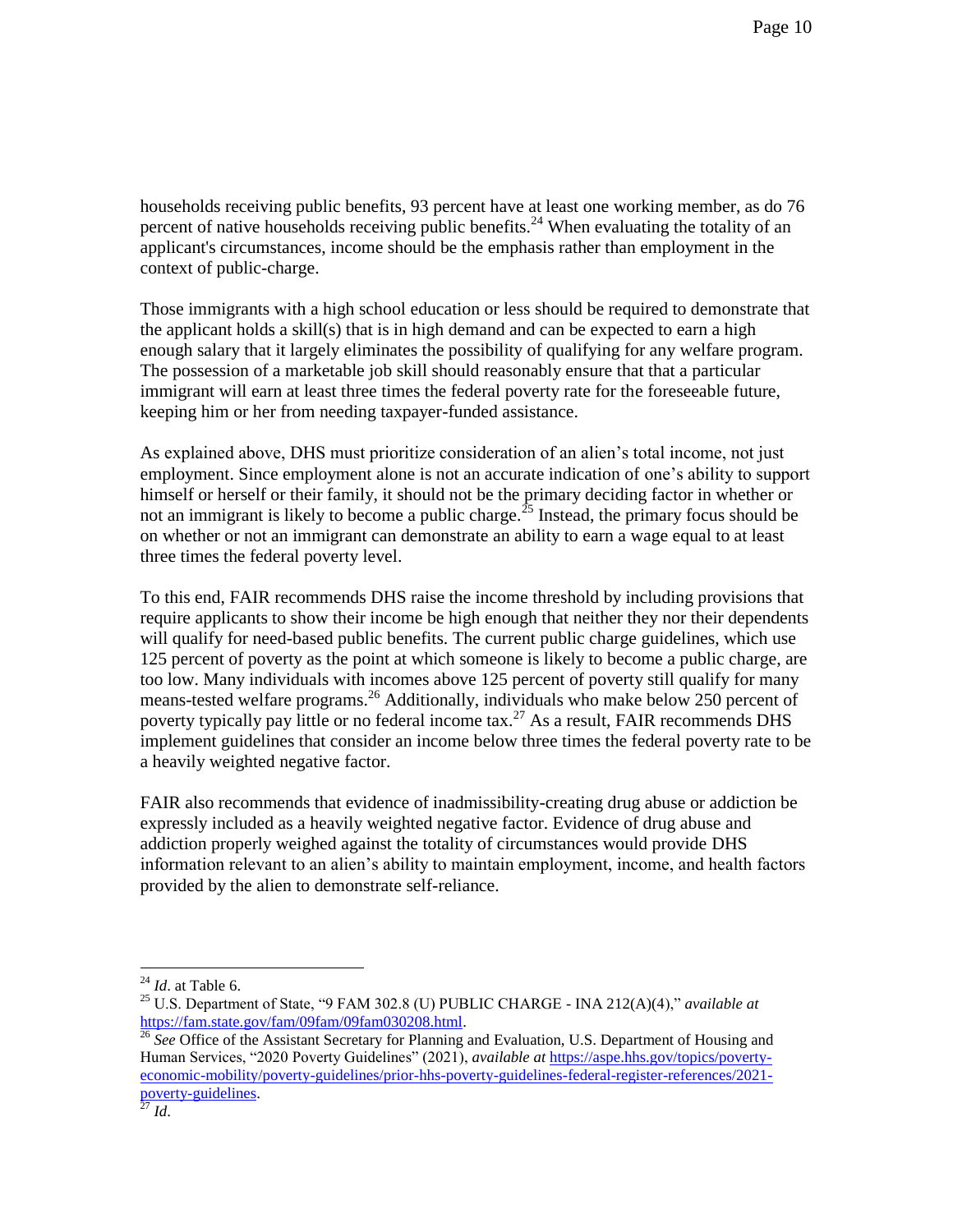## **B. DHS Must Consider an Alien's Disabilities and Chronic Health Conditions for Purposes of Evaluating the Mandatory Health Factor.**

DHS must consider an alien's disabilities or chronic health conditions as a part of the mandatory health factor. Any analysis on an alien's health, as it pertains to their likelihood of becoming a public charge, is incomplete without evaluating whether disabilities are chronic health conditions are present. DHS should consider the existence of a medical condition in light of the effect that such medical condition is likely to have on the alien's ability to attend school or work, and weigh such evidence in the totality of the circumstances.

DHS should also consider whether the alien has the resources to pay for associated medical costs. FAIR believes an alien is at high risk of becoming a public charge if he or she does not have the resources to pay for reasonably foreseeable medical costs, including costs related to a medical condition that is likely to require extensive medical treatment or institutionalization or that will interfere with the alien's ability to provide care for himself or herself, to attend school, or to work. $28$ 

FAIR disagrees with the comments arguing that considering an alien's disabilities is unlawfully discriminatory against individuals with disabilities or those with specific medical conditions. In enacting INA § 212(a)(4), Congress requires DHS to consider an alien's health as part of the public charge inadmissibility determination.<sup>29</sup> Further, Congress has not prohibited the application of the public charge inadmissibility ground to aliens with disabilities who receive, or are likely to receive, disability benefits for which they are eligible.

The cumulative fiscal impact of health problems is a major national policy concern. As the DHS has already reported, the Centers for Disease Control estimate that 86 percent of the United States' \$2.7 trillion annual health care expenditures went for care for persons with chronic physical or mental health conditions, while SIPP data show that more than half of all non-citizens who describe their health as poor receive some form of cash or noncash public benefit. $30$ 

Further, if DHS were to implement a system similar to the one created by the 2019 Public Charge Rule, an alien's health should not be outcome determinative. As with any other medical condition identified in the alien's application and supporting documentation, the alien's disability should be considered in the totality of the circumstances framework.

In other words, as with any other mandated factor and consideration in the public charge inadmissibility determination, DHS should look at each of the mandatory factors, and the affidavit of support, if required, as well as all other relevant factors in the totality of the circumstances. Therefore, consideration of a disability in the context of the totality of

<sup>28</sup> *See* 83 Fed. Reg. 51114, 51182.

<sup>29</sup> *See* INA § 212(a)(4)(B)(i).

 $30$  83 Fed. Reg. 511200-201.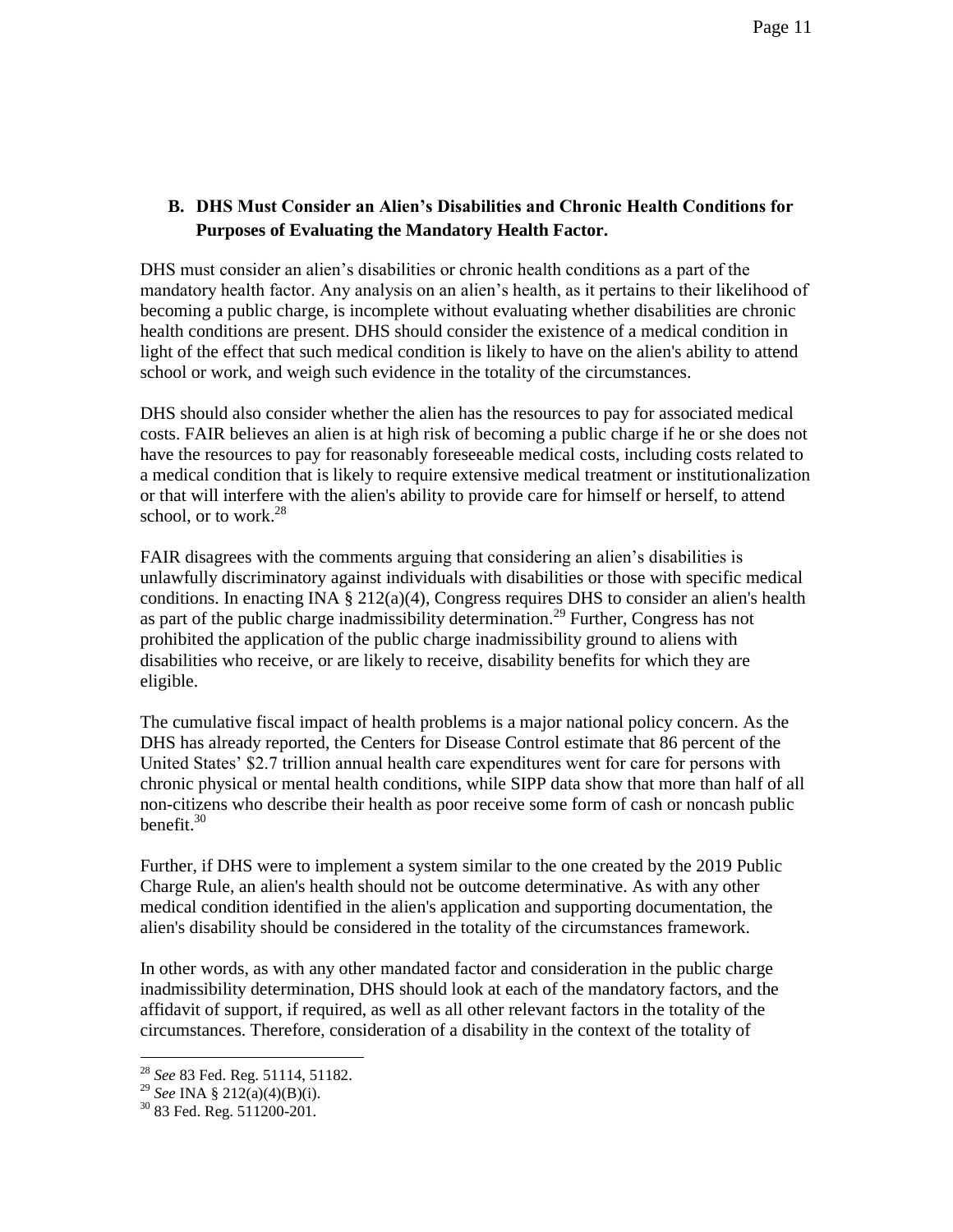circumstances does not violate the Rehabilitation Act's prohibition on denying a benefit "solely by reason of [an applicant's] disability."<sup>31</sup>

## **C. DHS Should Amend the Proposed Rule to Ensure Sufficient Affidavits of Support and Require Sponsors to Uphold Their Legal Obligations.**

FAIR opposes DHS's proposal to omit the requirement that officers assess the likelihood that the sponsor will actually provide financial support to the alien by looking at "how close of a relationship the sponsor has to the alien….whether the sponsor lives with the alien…[and] whether the sponsor has submitted an affidavit with respect to other individuals."<sup>32</sup> The existence of an affidavit of support is an optional factor, but becomes mandatory for most applicants for admission or adjustment of status holding family-based immigrant visas, or certain employment-based immigrant visas where the sponsor is a family-controlled entity.<sup>33</sup> Ensuring that sponsors, who pledge to reimburse the government for an alien's public benefit use, are both likely and able to live up to their obligations before USCIS accepts an Affidavit of Support will mitigate abuse and will further Congress's goal to mitigate the fiscal impact of immigration on U.S. taxpayers.

FAIR supports DHS's decision to consider failure to submit a "213A" affidavit of support when required as the only factor that would, on its own, establish that an alien is inadmissible on public charge grounds.<sup>34</sup> DHS accurately noted that "submitting a sufficient affidavit of support does not guarantee that the alien will not receive benefits in future $35$  and explained that this uncertainty has led it to consider a sufficient affidavit as but one favorable factor in the totality of the circumstances.<sup>36</sup>

Additionally, in order to ensure that aliens in the admission and permanent residence processes will be self-sufficient, FAIR recommends adding provisions to require an alien beneficiary of an affidavit of support who has received a public benefit to sue the sponsor for reimbursement of the public benefits received. Current regulations give beneficiaries the option, but not the obligation, to initiate a private legal action against a sponsor who fails to fulfill their contract obligations to support the alien financially.<sup>37</sup> For an alien beneficiary of an affidavit of support who has received a listed public benefit, failure by the beneficiary to sue for reimbursement of listed public funds received could also be codified as a single sufficient ground for exclusion on public charge grounds. The sponsored beneficiary could also meet this obligation if the sponsor was sued for reimbursement by the funding government agency.

 $31$  29 U.S.C. § 794(a).

<sup>&</sup>lt;sup>32</sup> 83 Fed. Reg. 51198.

<sup>&</sup>lt;sup>33</sup> INA § 212(a)(4)(B)(ii), (C), and (D).

 $34$  83 Fed. Reg. 51178.

 $35$   $\overline{Id}$ .

<sup>36</sup> *Id*.

<sup>37</sup> *See* 8 U.S.C. §§ 1183a(a)(1)(B), 1183a(b)(2), and 1183a(c).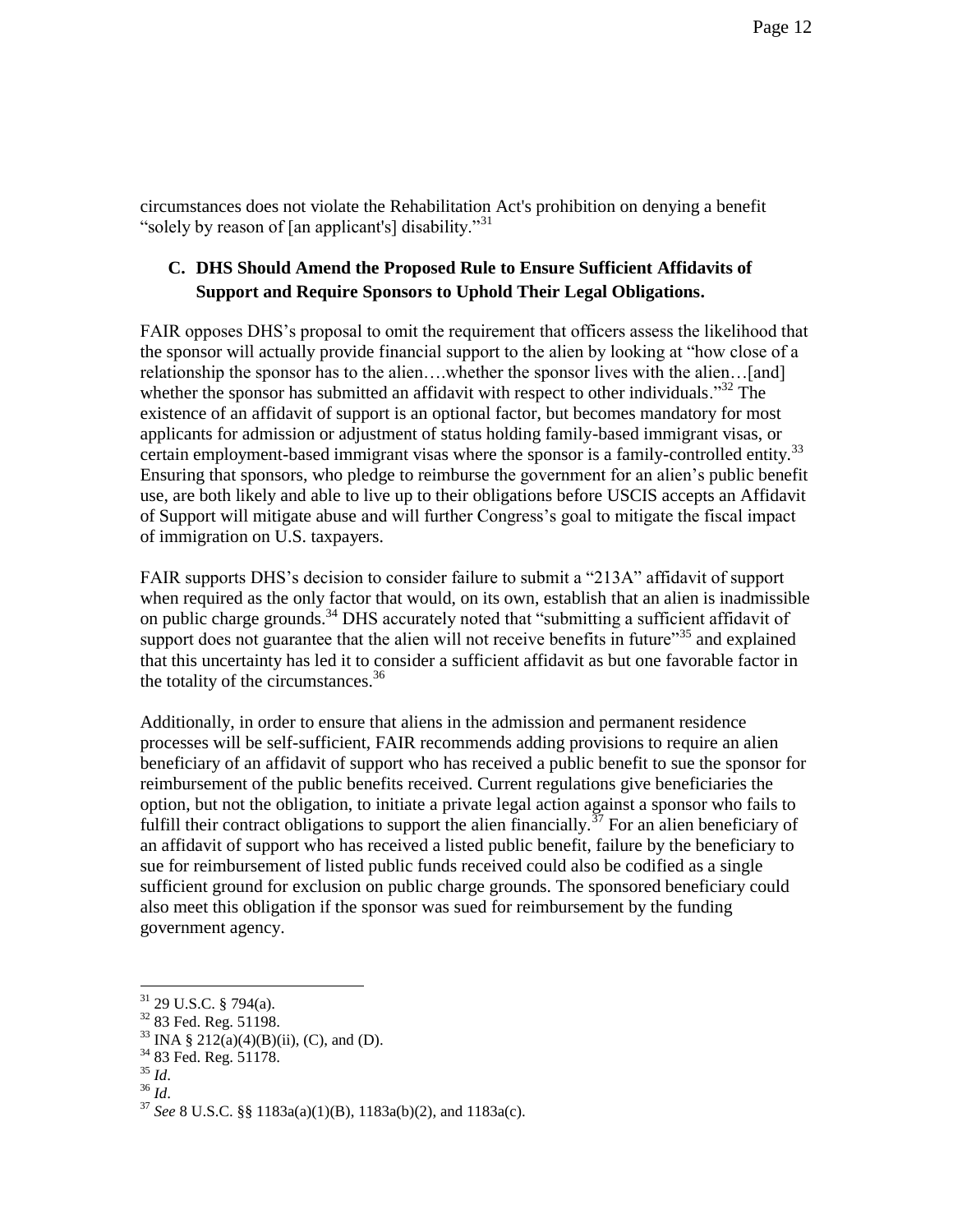Creating this obligation would not impose an unfair burden on low-income beneficiaries. The 213A statute expressly provides for "payment of legal fees and other costs of collection, and includes corresponding remedies available under State law."<sup>38</sup> The alien would not be compelled to reimburse government agencies directly for past use of public funds, a requirement that some federal courts have considered to be ultra vires. This requirement will, however, promote efficiency in public charge reviews, as the alien who has received a listed public benefit that a sponsor committed to fund will have strong incentives to promptly take action to obtain reimbursement under the statutory scheme.

## **D. DHS Must Consider Receipt of Public Benefits While in a Public Charge-Exempt Status as a Part of the Totality of the Circumstances Analysis**.

As explained above, INA  $\S 212(a)(4)$  requires officers to consider, at minimum, specific factors in determining whether an applicant seeking admission to the United States or seeking to adjust status to that of lawful permanent resident is likely at any time to become a public charge.<sup>39</sup> These factors include an alien's assets, resources, and financial status, among other factors.<sup>40</sup>

While DHS correctly noted that the statute does not specify what evidence or information is relevant to each of the statutory minimum factors, the proposed rule would require DHS officers to ignore relevant information with significant evidentiary value by prohibiting officers from considering an alien's receipt of means-tested public benefits while in a public charge-exempt immigration status.

It is critically important to consider an alien's past and current use of public benefits, regardless of the alien's previous or current immigration status. DHS is operating under the mistaken presumption that because an alien may not be subject to a public charge determination, that the alien's public benefits usage is not relevant whether the alien is currently a public charge or will be likely to become a public charge in the future. Of course, an alien's need to receive means-tested public benefits is a function of the alien's assets, resources, and financial status, as well as from any private safety-net the alien may benefit and could inform an officer as to whether the alien will be able to provide for his or her own needs in the United States.

Additionally, FAIR recommends DHS impose a minimum five-year window for past benefit usage in the public charge analysis. FAIR agrees with commenters who reason that the five year period would be in line with PRWORA's five year waiting period required for an alien to become a "qualified alien" to obtain eligibility for most federal public benefits. $41$ 

 $388$  U.S.C. § 1183a(c).

<sup>39</sup> *See* INA § 212(a)(4)(B)(i).

<sup>40</sup> *Id*.

<sup>41</sup> Center for Immigration Studies, *Comment Re: Public Charge Ground of Inadmissibility* (Oct. 22, 2021), available at [https://cis.org/sites/default/files/2021-10/USCIS-Public-Charge-ANPRM-submitted-10-22-](https://cis.org/sites/default/files/2021-10/USCIS-Public-Charge-ANPRM-submitted-10-22-2021).pdf) [2021\).pdf.](https://cis.org/sites/default/files/2021-10/USCIS-Public-Charge-ANPRM-submitted-10-22-2021).pdf)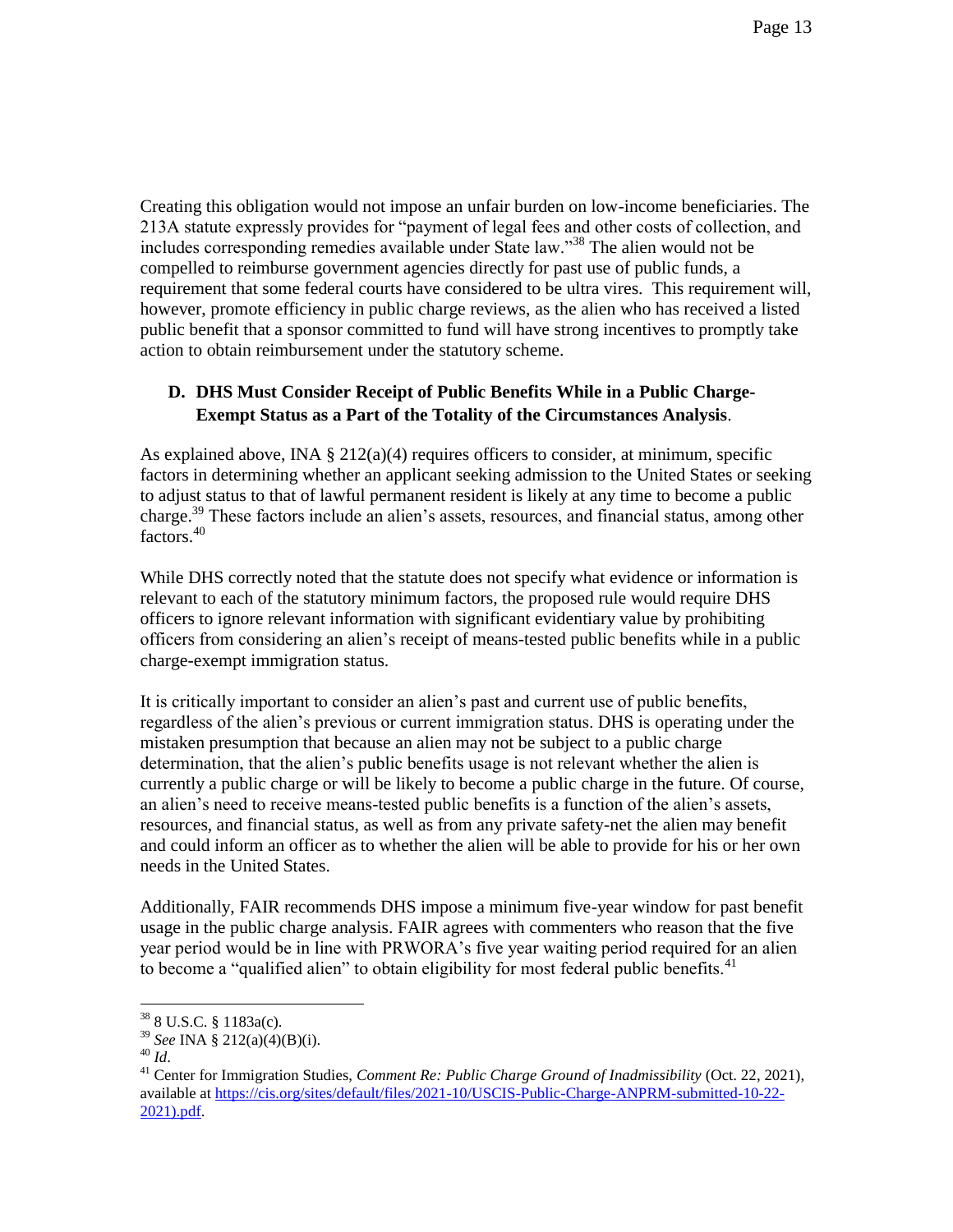**E. The Proposed Rule Inappropriately Encourages Officers to Issue Negative Public Charge Determinations, Regardless of the Underlying Facts of an Alien's Case.**

FAIR strongly urges DHS to amend new 8 C.F.R. § 212.22(c) to ensure that adjudicators are not provided an incentive by this rule to make a positive public charge determination. As currently proposed, 8 C.F.R. § 212.22(c) requires adjudicators to provide a written explanation to specifically articulate each factor considered in the public charge determination and the reasons for the officer's determination. No reciprocal requirement, however, is imposed for determinations that an alien is not subject to the public charge ground of inadmissibility.

USCIS has, however, recently announced initiatives to address the agency's backlog, which include imposing new internal cycle time goals on its officers to ensure efficiency in agency adjudications.<sup>42</sup> FAIR warns DHS that these policies together provide great incentives for immigration officers to provide positive public charge determinations for aliens who may not, given the totality of the circumstances, warrant such determination.

Accordingly, ensuring that positive and negative public charge determinations are given equal treatment and so not to sway immigration officers to make improper determinations, FAIR strongly recommends requiring officers to include written explanations for each determination in the alien's file. USCIS need only to provide the explanation of the public charge determination upon the request of the applicant or petitioner.

## **IV. Extension of Stay and Change of Status**

DHS should amend the proposed rule to include a requirement that aliens seeking an extension of stay or change of status demonstrate that they have not, since obtaining nonimmigrant status they seek to extend or change, have become likely to become a public charge or currently receive public benefits sufficient to be determined to be a public charge. Imposing conditions on extension of stay and change of status applications is within DHS's authority, as Congress granted DHS the authority to regulate conditions and periods of admission of nonimmigrants and conditions for change of status, respectively.<sup>43</sup>

As discussed repeatedly above, Congress's primary goal in enacting and maintaining the public charge statute is to ensure that aliens who are present in the United States are selfsufficient, i.e., rely on their own financial resources, as well as the financial resources of the family, sponsors, and private organizations, and do not drain public resources.<sup>44</sup> Public

<sup>42</sup> U.S. Citizenship and Immigration Services, *USCIS Announces New Actions to Reduce Backlogs, Expand Premium Processing, and Provide Relief to Work Permit Holders* (Mar. 29, 2022), *available at*  [https://www.uscis.gov/newsroom/news-releases/uscis-announces-new-actions-to-reduce-backlogs-expand](https://www.uscis.gov/newsroom/news-releases/uscis-announces-new-actions-to-reduce-backlogs-expand-premium-processing-and-provide-relief-to-work)[premium-processing-and-provide-relief-to-work.](https://www.uscis.gov/newsroom/news-releases/uscis-announces-new-actions-to-reduce-backlogs-expand-premium-processing-and-provide-relief-to-work) 

<sup>43</sup> *See* INA § 214(a)(1); INA § 248(a); 8 C.F.R. § 214.1(a)(3)(i); 8 C.F.R. § 248.1(a).

<sup>44</sup> 8 U.S.C. § 1183a; 8 U.S.C. § 1601(1).